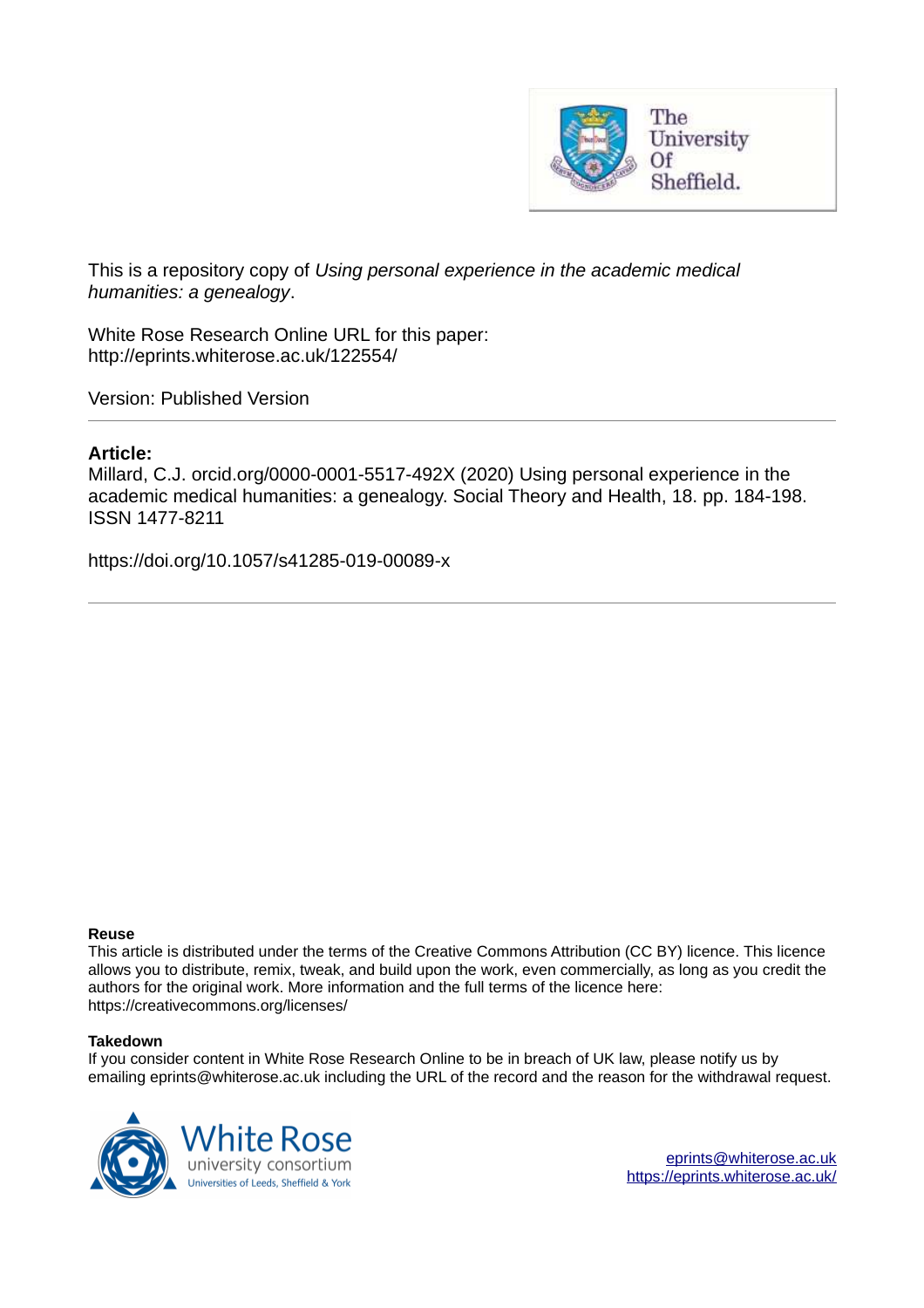**ORIGINAL ARTICLE**



# **Using personal experience in the academic medical humanities: a genealogy**

**Chris Millard<sup>1</sup>**

© The Author(s) 2019

## **Abstract**

The inclusion of personal experience in academic work, especially in the medical humanities, has increased markedly in the recent past. This article traces the roots of this development, arguing that it is not a simply off-shoot of 'experts by experience' in mental health, but has its own speciic set of precursors and enabling conditions. Three of these are explored in detail, under the headings of 'psychoanalysis', 'social history' and 'anthropology'. The continuing influence of psychoanalysis privileges the public expression of personal experience as a vital tool and site for self-development. Social history (from the 1960s onwards) takes 'experience' as its privileged object in understanding the past. The tools of twentieth-century anthropology animate much social constructionist and cultural history. This anthropology is based upon the 'lived experience' of the anthropologists, who immerse themselves into the life-world of the 'natives'. The article concludes by cautioning against the unthinking or naïve use of experience as a sure foundation for work in the medical humanities, drawing upon the theoretical insights of Joan Scott, Judith Butler and Sarah Shortall.

**Keywords** Psychoanalysis · Social history · Anthropology · Lived experience · Experts by experience

Technically, anything remembered, perceived, felt or encountered might qualify as 'personal experience'. However, only certain kinds of things are habitually mobilized under that particular banner. Events remembered and bestowed with a particular kind of significance qualify as experience. These events often function like a badge or marker for certain groups: experience as a psychiatric inpatient, or as a suferer from depression are the kinds of things that count. In recent years, this powerful category has been mobilized increasingly as part of academic work, especially

 $\boxtimes$  Chris Millard c.millard@sheffield.ac.uk

<sup>1</sup> University of Sheffield, Jessop West, 1 Upper Hanover Street, Sheffield S3 7RA, England, UK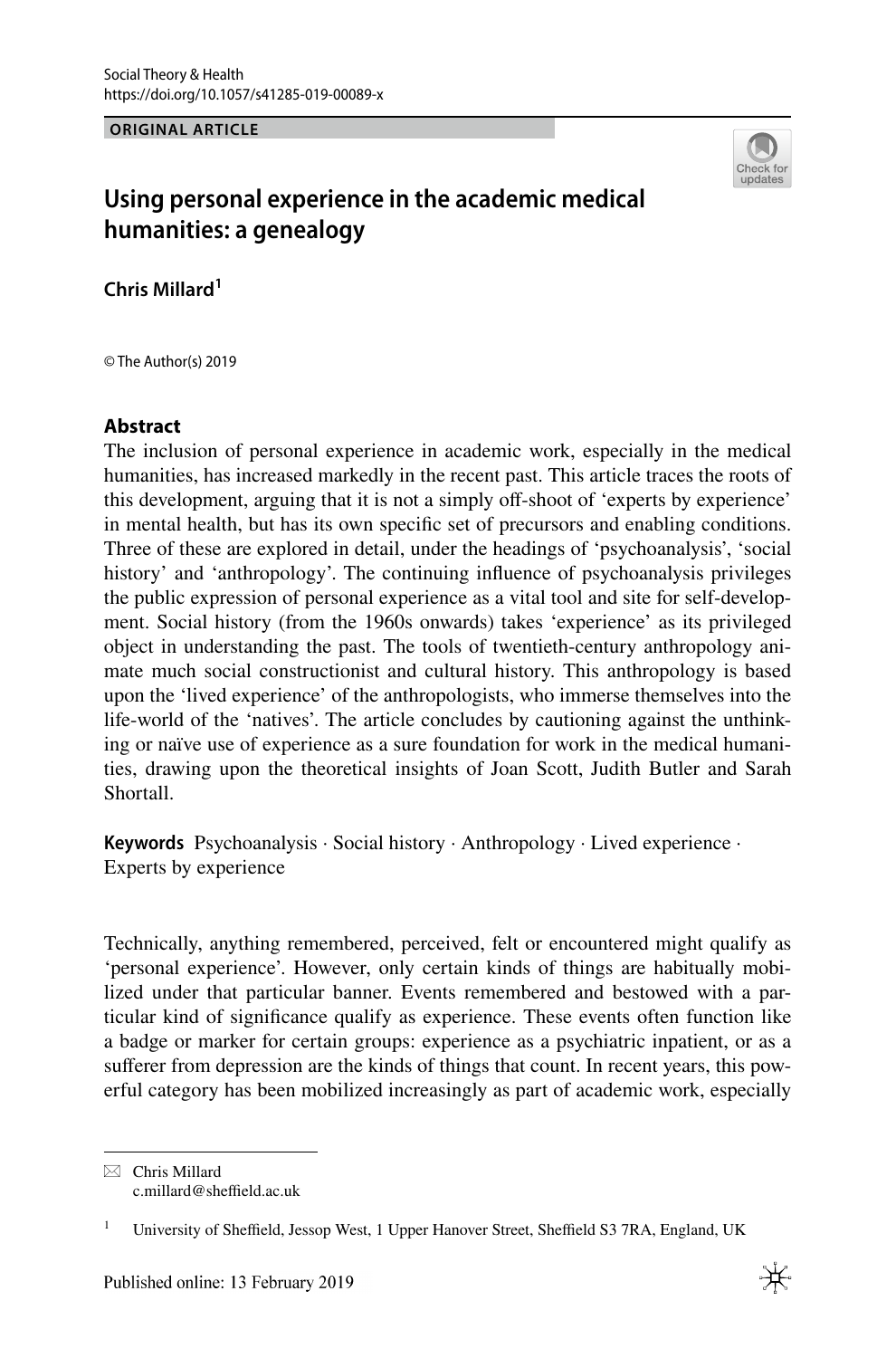in the sociology and history of medicine and psychiatry (e.g. Costa et al. [2012;](#page-13-0) Callard [2014](#page-13-1)).

In a related development, one of the most important changes in mental health policy and practice over the last two decades is the rise of the 'expert by experience'. This has been subject to significant scrutiny, particularly by practitioners connected to social work (Beresford [2002;](#page-13-2) Preston-Shoot [2007](#page-14-0); Scourield [2009;](#page-14-1) Noorani [2013](#page-14-2)). However, in both of these developments, the signiicance of the term 'experience' is elusive. Pinning down a comprehensive definition is difficult, yet it proliferates. Tehseen Noorani has argued that the 'experiential authority' of experts by experience is 'rooted in practices of self-help and peer-support'. Noorani traces this practice of 'user involvement' back to Community Health Councils in the 1970s, and then through the proliferation of satisfaction metrics in the 1980s [\(2013](#page-14-2), pp. 51–52) Peter Beresford argues that it goes back to public involvement in land-use planning in the 1960s ([2002,](#page-13-2) p. 95). Both Noornai and Beresford draw attention to how this involvement is given impetus and traction by the political philosophy of the 'New Right', with its emphasis on the 'active citizen' and the veneration of 'choice' as an organizing principle of social provision.

In the present article, I seek to contextualize the former development: the mobilization of personal experience in academic writing on mental health. In one sense, this phenomenon could be read as a relatively simple ofshoot or outgrowth of 'expertise by experience'. In this reading, academics writing about mental health are simply taking their cues from experts by experience, and deploying their own experiences in their academic writing. Indeed some academic writers also publicly identify as experts by experience (for example Diana Rose and her position as the first Professor of User-Led Research at King's College London). However, I do not think that the relationship between the two is that simple. Two intertwined and contradictory threads inform the presence of 'experts by experience' in healthcare: consumer feedback on the one hand, and the critical—oppositional—survivor movement on the other (Beresford [2002\)](#page-13-2). I do not see much of these in the mobilization of personal experience in academic work on mental health. Instead, I see the academic uses of experience emerging (primarily) out of three much broader and distinct, but overlapping developments. First, there is the continuing inluence of psychoanalysis that privileges the public expression of personal experience as a vital tool and site for self-development. Second, there is the inluence of social history from the 1960s that takes 'experience' as its privileged object in understanding the past. Finally, the tools of twentieth-century anthropology animate much social constructionist and cultural history. This anthropology is based upon the hard-won lived experience of the anthropologist, who immerses themselves into the life-world of the 'natives', experiencing this culture from 'the inside'. In all these senses, 'experience' becomes part of public, scholarly, and academic relevance.

This genealogy obviously misses out huge swathes of work on experience, from the phenomenology of Martin Heidegger [\(2010](#page-13-3)) and Maurice Merleau-Ponty [\(1962](#page-13-4)), to the standpoint feminisms of Dorothy Smith and Sandra Harding (e.g. Smith [1992](#page-14-3); Harding [1992\)](#page-13-5) Part of the reason for this is simply lack of space and expertise, but there is another more important reason. 'Experience' as deployed in academic work has a specific genealogy, specific roots. The term experience is so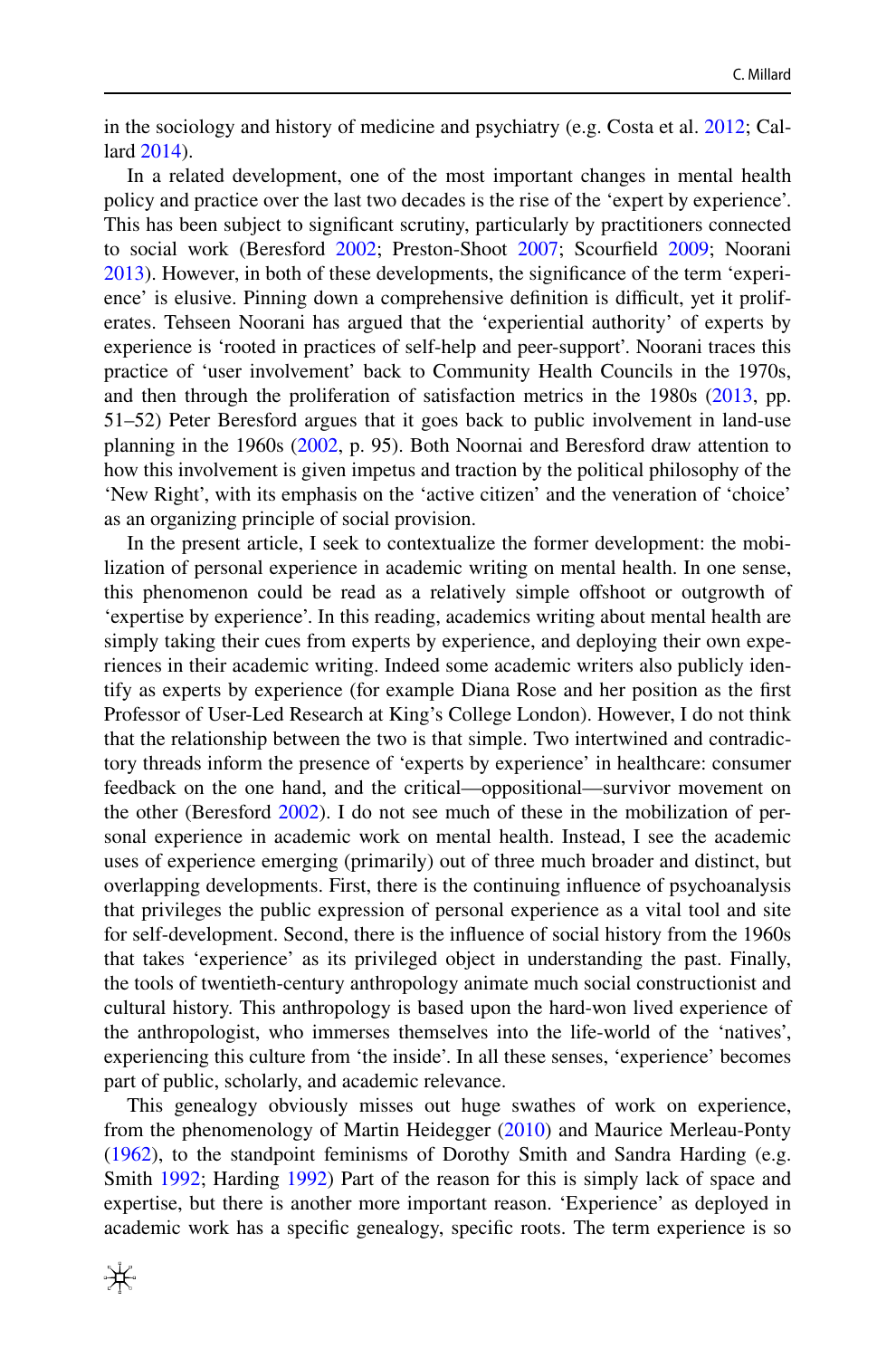multivalent and ambiguous, each diferent set of uses requires a diferent genealogy. I am not starting at a generalized concept of experience and applying it to the academic work; I am starting at the academic work and tracing backwards. All the things that might conceivably it under the term 'experience' in contemporary scholarship are too varied to have any coherence.

Many articles in this special issue involve insightful accounts of their authors' experience(s), for various analytical and rhetorical ends. Sarah Chaney's book on the history of self-harm, *Psyche on the Skin* [\(2017](#page-13-6)), is bookended by her experiences in a manner that enriches the argument, bringing issues into focus and situating her arguments with verve and immediacy. My point in attempting this genealogy is not to demean or diminish such deployments of experience. Instead, I seek to do two things. First, I want to ask how we got to a place where self-consciously bringing personal experiences to bear in academic work is even a question. For that, I'll flesh out the potted history flagged above, taking in psychoanalysis, social history and anthropology. Then I'll ask: what are the consequences of this? What happens when we make 'experience' a touchstone of academic writing?

#### **How did we get here?**

How has it become possible and acceptable to mobilize 'personal experience' in academic work? Ian Hacking notes that 'styles of reasoning create the possibility of truth or falsehood' ([1982,](#page-13-7) p. 56). Paul Rabinow—glossing this in the mid-1980s—adds that 'a style of thinking' is something that 'established the conditions for entertaining a proposition as being capable of being taken as true or false in the irst place' [\(1986](#page-14-4), p. 237). So, being a historian, I want to do a history of the 'style of reasoning' or style of thinking' that allows us to use personal experiences in academic work. Through which logics or justifications do we come to give assent or refusal to this question? (I take this approach partly because this 'history of the question' is more interesting than my personal answer to that question, which is simply: 'if you want to do it, then do it—if you don't, then don't feel like you should').

My genealogy of this version of experience proceeds under the following headings: 'the cases of psychoanalysis', 'the foundations of social history' and 'the practice of anthropology'. In all three sections, I shall attempt to show how a particular reading of experience comes to the fore in ways that link it to the contemporary use of 'personal experience' by academics writing in the ield of mental health. I shall then sketch out some of the consequences of this version of experience for academic writing.

#### **The cases of psychoanalysis: making the personal public**

One of the ways to crack open what 'experience' might mean in the medical humanities, and especially the history of psychiatry (which is my own area of expertise), is to analyse what a 'clinical case' is—as it isolates a patient and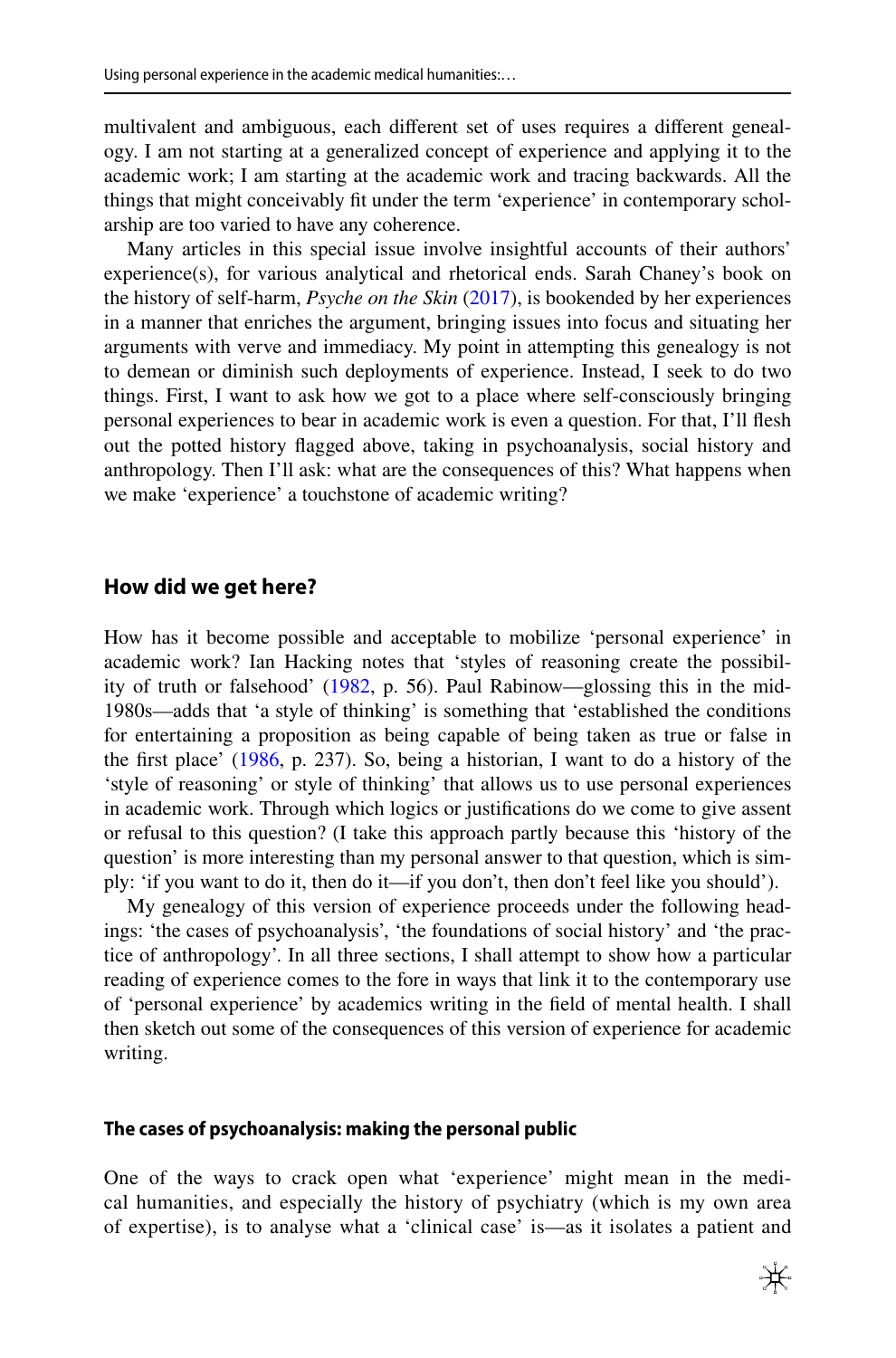seeks to describe them in their individuality, whilst also connecting them up to much broader categories (as exemplars of this pathology, or that complication, for example.)

One place to start with this is in the late nineteenth century with psychoanalysis. Much of this section draws upon John Forrester's brilliant paper 'If *p* then what? Thinking in cases' ([1996](#page-13-8)). Forrester sheds light on the kinds of thinking in psychoanalysis, what he calls 'thinking in cases'. Although Forrester's focus is predominantly upon psychoanalysis, he admits early on that 'psychoanalysis is only one culmination of a much broader movement whereby the life yields up its secrets'. He argues that bringing life systematically into focus 'appears to be closely linked with the very idea of the compilation of a dossier' (Forrester [1996,](#page-13-8) p. 11). (It is worth noting that when Forrester speaks of 'life' he is talking about individual life, biography, rather than the 'life' associated with 'life sciences' or 'biopolitics'.) Forrester then explores Foucault's justly famous account of 'the examination' in *Discipline and Punish*. Foucault's ambition is striking:

'For a long time ordinary individuality - the everyday individuality of everybody – remained below the threshold of description. To be looked at, observed, described in detail, followed from day to day by an uninterrupted writing was a privilege… The disciplinary methods reversed this relation, lowered the threshold of describable individuality and made this description a means of control and a method of domination' (Foucault [1977](#page-13-9), p. 191).

The individual, the biographical, materializes as part of a network of techniques (named 'disciplinary' by Foucault) that seek to know, to measure, to control. This is one of the sources of what we might call 'systematic' biography. But where does this become relevant for bringing personal experience to *academic* work? Here psychoanalysis becomes important: not only is quotidian biography ('the everyday individuality of everybody') relevant, but *the telling of one's biography* becomes relevant for its therapeutic potential.

Human beings become potentially known and self-knowing through biography (rather than, for example their profession or their family lineage). They also might be healed through the telling of their biography. Judith Butler argues that

'some have argued that the normative goal of psychoanalysis is to permit the client to tell a single and coherent story about herself that will satisfy the wish to know herself' (Butler [2005:](#page-13-10) 51).

Not just one's personal experience, but *the telling of it*, deploying it as coherent, for a particular end is central in psychoanalysis. Crucially, it involves making the experience public in some way. Forrester says that 'psychoanalytic discourse… attempts to render that way of telling a life public, of making it scientific [through] the case-history' (Forrester [1996](#page-13-8), p. 10). One of Forrester's last writings concerns anthropologist, psychiatrist, and early advocate of Freud, W.H.R. Rivers. He notes that Rivers realized early on that in writing about psychoanalysis, 'one expose[s] one's [own] life to the scientific public'. (Forrester [2012,](#page-13-11) p. 74). When personal experience is used in the medical humanities, part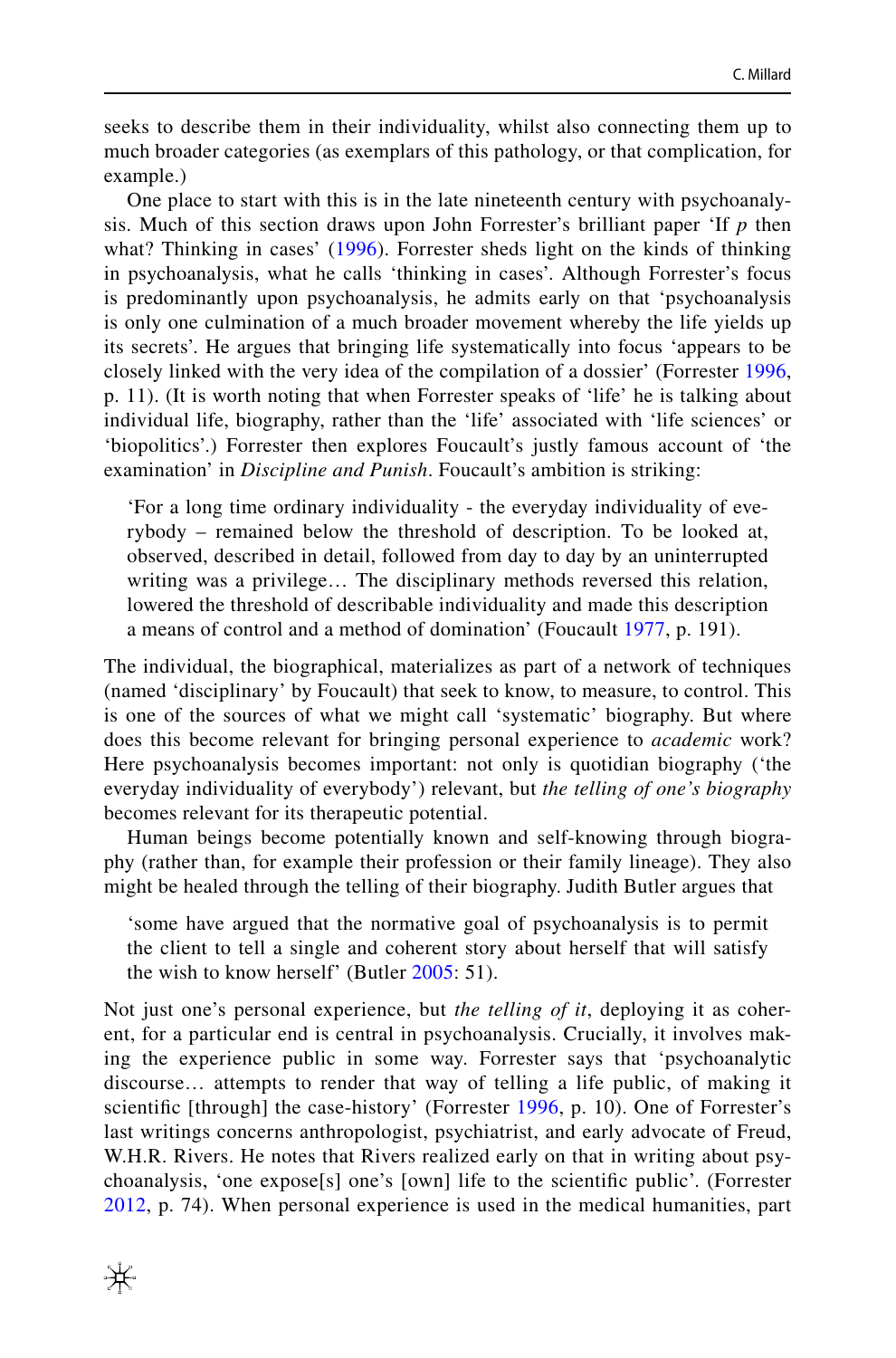of its relevance is that this experience is being mobilized in public, in published academic work. The experience that is central to psychoanalysis is therapeutic and public, as it is in uses of experience in the medical humanities.

Kaitlin Bell Barnett's book *Dosed* is based around the experiences of a number of people who take anti-depressants. Barnett admits that she is inluenced by 'the fact that I have been taking various medications for anxiety and depression for over a decade'  $(2012, p. 24)$  $(2012, p. 24)$  $(2012, p. 24)$ . The book ends with the aspiration that it will 'encourage those who did grow up taking psychiatric drugs to share their ongoing experiences more openly' (Barnett [2012,](#page-13-12) p. 208). Barbara Taylor claims that her memoir/history hybrid *The Last Asylum* is about 'the work of turning the personal past into history'; she refers to herself as a primary source (Taylor [2014,](#page-14-5) p. 15). Something similar is going on in Anne Cvetkovitch's book *Depression: A Public Feeling*: 'If I wrote about depression in the third person without saying anything of my personal experience of it, it felt like a key source of my thinking was missing (Cvetkovich [2012](#page-13-13), p. 17). Here experience is emphasized as a 'source' and Cvetkovich also uses the language of personal 'case history' which again acts as a bridge between 'personal experience' and public, academic work.

The logics of Taylor, Cvetkovitch Barnett begin to sound like discussions around therapeutic communities from the mid-20th century. Two pioneers of the therapeutic community, Wilfred Bion and John Rickman, publish a *Lancet* article in 1943 that opens with the claim that 'The therapy of individuals assembled in groups… sometimes it turns mainly on the catharsis of public confession' (Bion and Rickman [1943,](#page-13-14) p. 678). Therapeutic communities are not the only way this biographical, personal experience can become public and significant. Rhodri Hayward has shown how a biographical approach is key in twentiethcentury General Practice, bound up with psychological approaches. He notes that the founding 1900 issue of *General Practitioner* magazine cast the family doctor's insight in terms of 'biographical expertise' and that 'this historical familiarity' between doctor and patient 'was the basis for a new kind of psychological intimacy' (Hayward [2014](#page-13-15), pp. 33–34). Biography and medicine are intertwined here too—one of the roots of the mobilization of personal experience in academic work.

Expressing one's personal experiences—a form of biographical narration—is bound up with a number of clinical, psychological and psychoanalytic frames of reference, which render this public use intelligible and possible. And thus we can see that the value of publicizing personal experiences becomes and remains relevant through a particular historical trajectory, as part of a particular historical context. None of this should read as invalidating the practice of deploying personal experience in academic work; it does show part of how we got to where we are. Public utterance now meshes with personal biographical insight in ways that only really take shape in the twentieth century. Thus, personal experience has traction in academic work. This is the first strand of the genealogy of the mobilization of personal experience in academic work.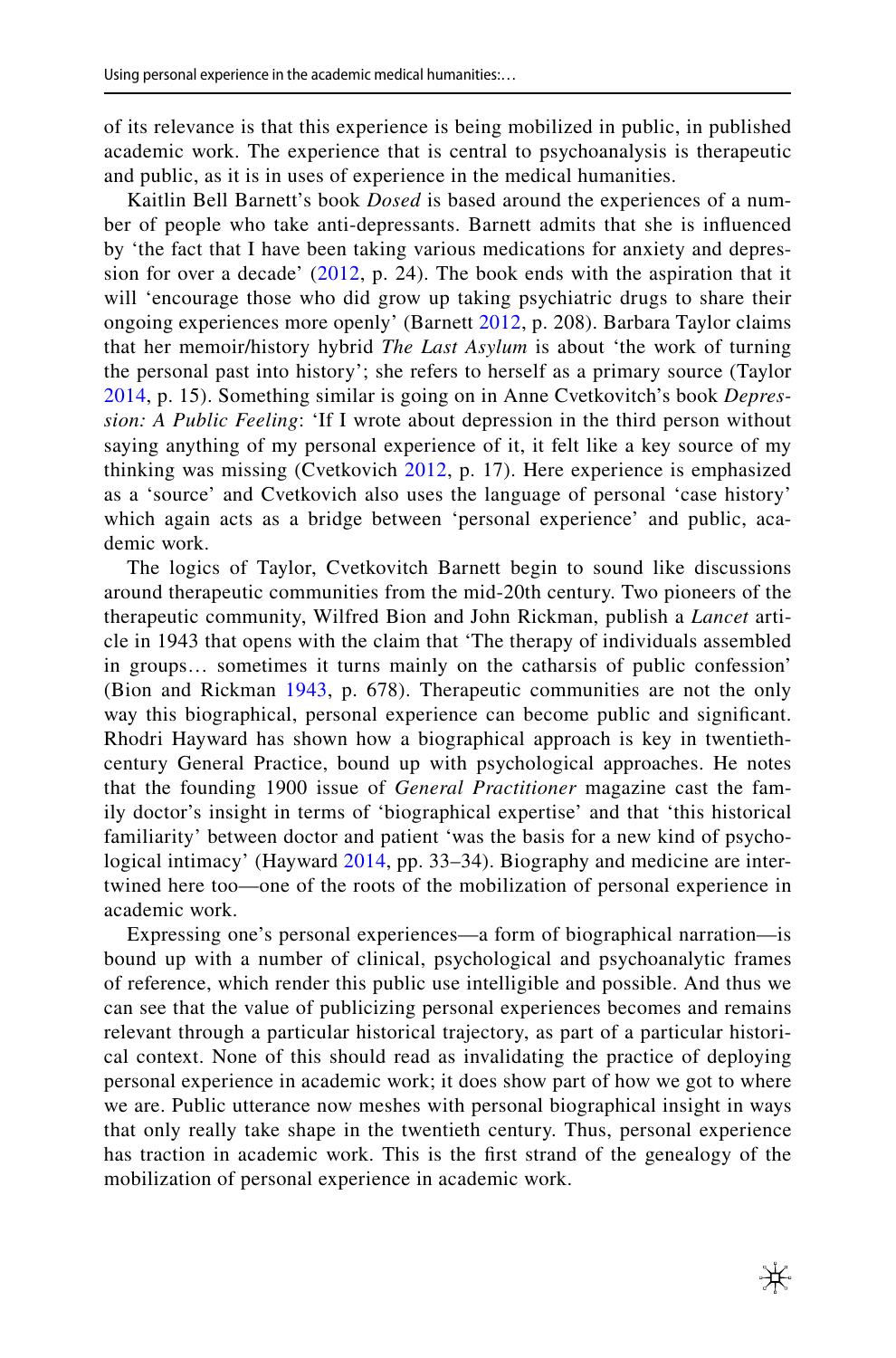#### **The foundations of social history: experience as raw material**

Now we arrive at the second strand of these roots of the whole question of the 'mobilization of personal experience'. A reading of experience for academic historians (the ield with which I am most familiar) comes to the fore in Edward Thompson's toweringly inluential *The Making of the English Working Class* [\(1963](#page-14-6)). In the preface to this foundational text of social history, Thompson begins to seriously revise the standard Marxist and materialist approaches to history. He argues that 'class' is not a structure or a category or a thing, it is 'something which in fact happens (and can be shown to have happened) in human relationships'. Elaborating on this, he claims that

'class happens when some men, as a result of common experiences (inherited or shared), feel and articulate the identity of their interests as between themselves… Class-consciousness is the way in which these experiences are handled in cultural terms' (Thompson [1963](#page-14-6), pp. 8–9).

Experience here is central. Importantly it is a raw material, through which class emerges. Class and class consciousness are no longer simply functions of relations to the means of production (the orthodox Marxist view), but are built through shared *experiences*, as iltered through culture. This concept of 'experience' is therefore central to the new social history, or 'history from below', with which Thomson is associated. It is this kind of 'experience' that forms one of the foundations of the current practice of mobilizing biographical and personal detail in academic, historical work. It is this reading of 'experience'—as the personal, cultural raw material of identity—that we are looking for.

Thompson is a useful exemplar because of the reach and inluence of his work, especially in history, but he is also used in work in the medical humanities that tackles the question of experience explicitly. In 1978, Thompson becomes even more explicit about experience when taking on one of the most inluential Marxists of his time, French philosopher Louis Althusser. In his celebrated essay 'The Poverty of Theory' [\(1978\)](#page-14-7), Thompson argues that '"Experience"… is breaking in and demanding that we reconstruct our categories' ([1978,](#page-14-7) p. 133). It appears as an agent for change when Thompson argues that 'there has been a pressure of real experience which has seemed to license the adoption of a particular language of social and political analysis, an ideological predisposition towards one vocabulary or another' (Thompson [1978,](#page-14-7) p. 100). Experience here saturates everything, and goes right to the heart of Marxism:

'experience is a necessary middle term between social being and social consciousness: it is experience (often class experience) which gives a coloration to culture, to values, and to thought: it is by means of experience that the mode of production exerts a determining pressure upon other activities' (Thompson [1978,](#page-14-7) p. 137).

'Experience' as we understand it is a founding category of modern social history, and a central component of Thompsonian 'history from below'.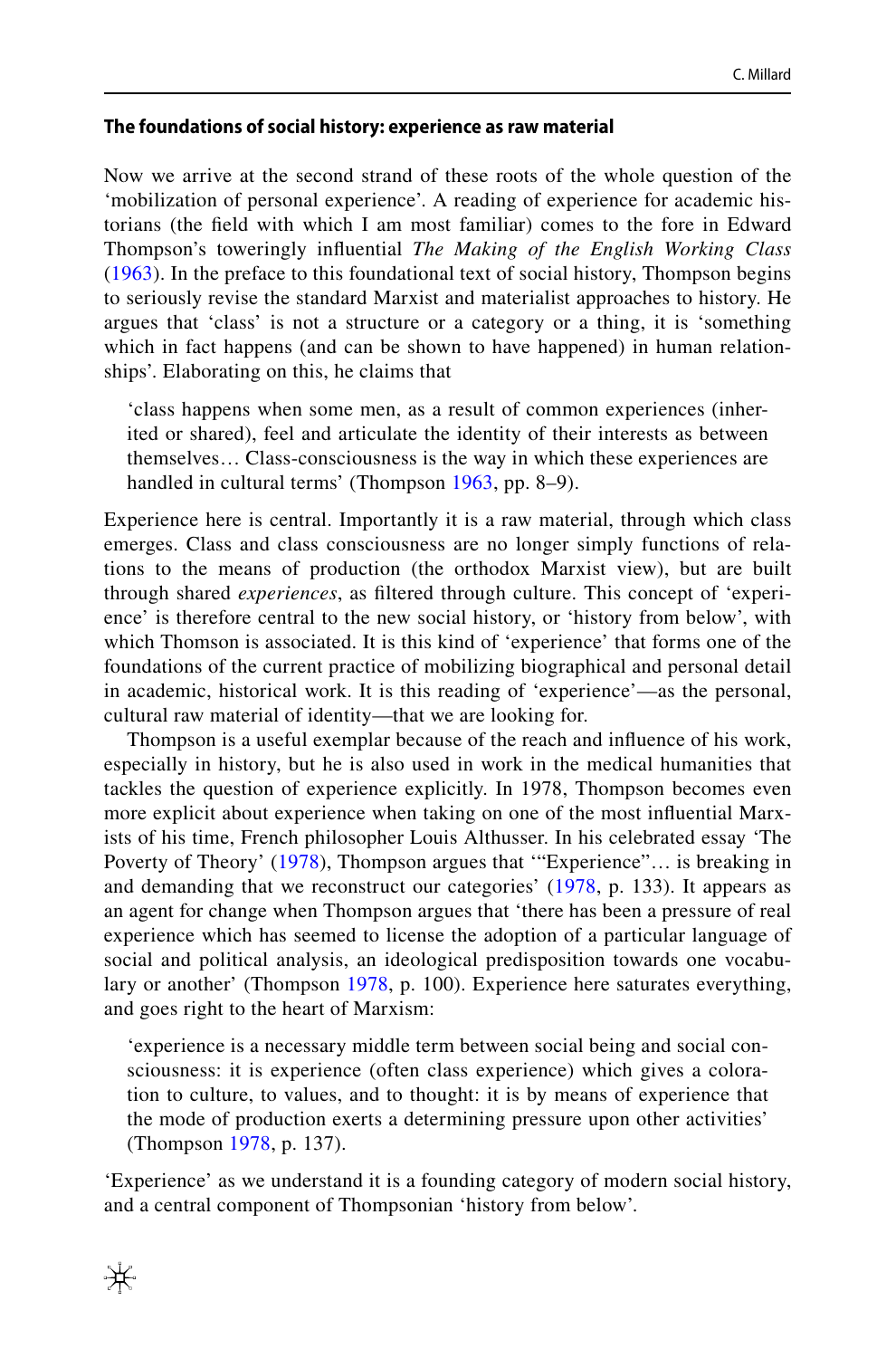Roy Porter takes this notion to the history of medicine. At the end of his muchcited article 'The Patient's View: Doing Medical History from Below' he takes a disparaging shot at what he calls 'the "medicalization" theories of Foucault and Illich'. Porter mirrors Thompson in his distrust of large overarching systems of explanation, preferring to work at the individual or personal level Tellingly, neither Porter nor Thompson see 'experience'—this privileging of the personal—as such a system or theory. Unsurprisingly, Porter cites Thompson approvingly and claims that 'A people's history of sufering might restore to the history of medicine its human face' [\(1985](#page-14-8), p. 194). Elsewhere in the article Porter claims that 'we need, for our various classes and communities, basic mappings of experience, their belief systems, images and symbols' (Porter [1985](#page-14-8), p. 186). Experience becomes central to the writing of history and to the history of medicine.

Porter's call has been influential. To take just one example, Jonathan Andrews heeds the call in a way that links to Forrester's analysis of cases. Andrews uses records at Gartnavel Royal Asylum, Glasgow, to provide a sensitive analysis of 'how case notes and other asylum records become case histories… deployed for promotional and educative purposes, to generate public support and funding for the asylum' (Andrews [1998,](#page-13-16) p. 281). Alongside this sophisticated account of the use of case notes (and note again their explicit *public* function), he also argues that 'case notes constitute an especially important and extensive resource. They may provide the surest basis we have for understanding the changing nature of the experience of insane asylums since 1800' (Andrews [1998,](#page-13-16) p. 255). Experience and cases remain intertwined here.

Thompson is also influential in other areas. An important, complicated and rich article by Mark Cresswell and Helen Spandler, 'Academic Intellectuals and the Psychiatric Survivor Movement', cites Thompson in 2013, calling 'The Poverty of Theory' 'magisterial'. They argue that an academic should be

'"deeply engaged". And deep engagement, far from being a philosophical problem, is a human practice – a "lived contradiction" involving all the unsettled relations which are subsequently engaged. A "lived contradiction" is a "lived experience"; and it is at the level of "experience" that its "evaluation" needs to be made.' (Cresswell and Spandler [2013,](#page-13-17) pp. 151–152)

This is a difficult argument to parse, but clearly they see a problem with philosophical theorizing about experience—they set up a 'contradiction' between 'theory and experience', and favour a text that uses such personal experiences. They praise Kathryn Church's *Forbidden Narratives: Critical Autobiography as Social Science* [\(1995](#page-13-18)) for its inclusion of an account of 'personal breakdown' which enables her to have 'deep engagement' (Cresswell and Spandler [2013,](#page-13-17) pp. 148-149). Clearly they do not see their focus on 'experience' to have theoretical baggage or implications of its own. Thompson's critique buttresses 'expereince' and foregrounds it here; thus, it explicitly informs academic practice in the medical humanities.

So from these tangled threads of social history, class experience and culture, back to public case histories and psychological therapeutics, experience is again central. This forms something of a general and pervasive background upon which late twentieth-century valorizations of the 'experiences' of service users operates. The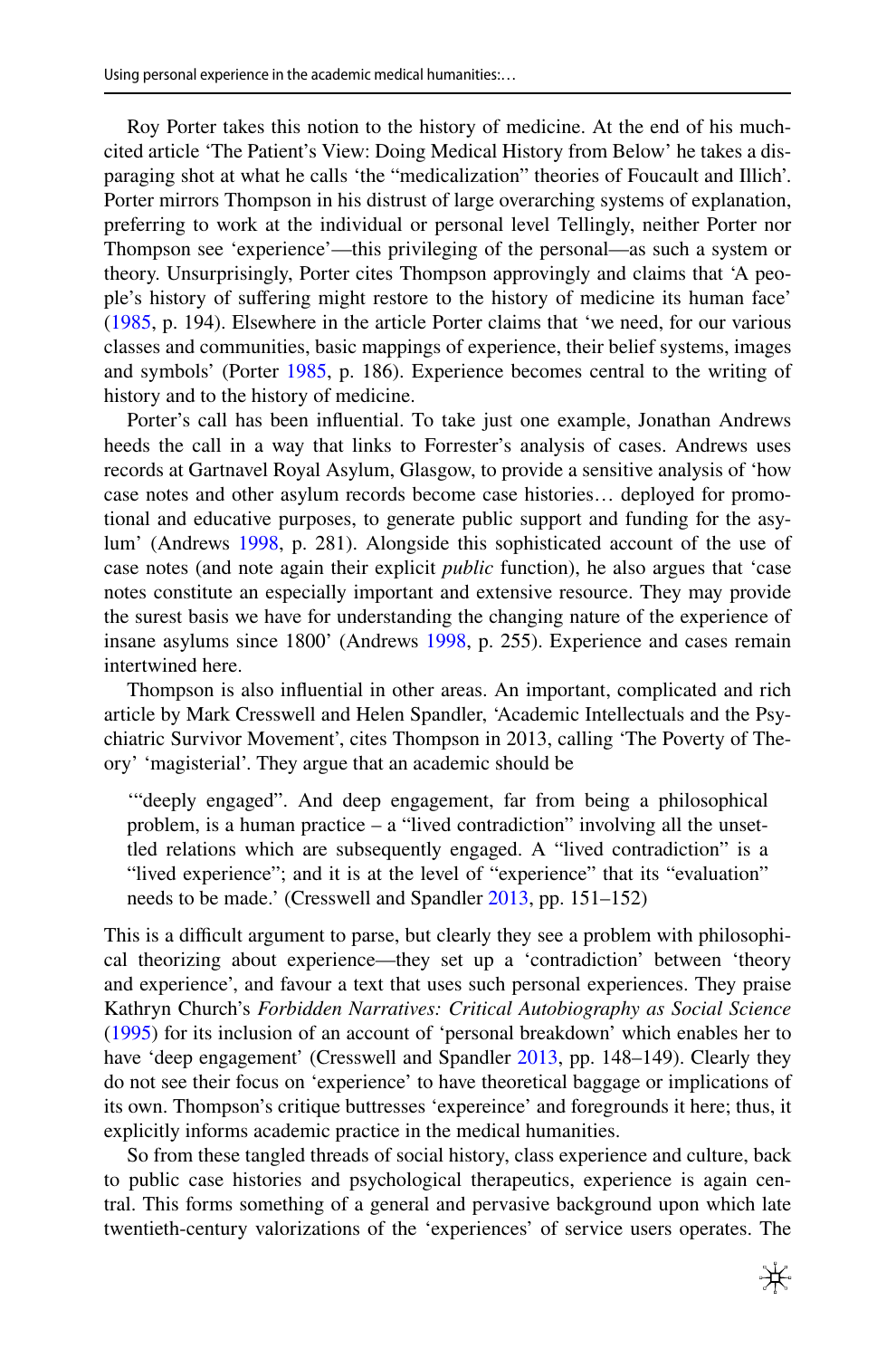recasting of these experiences into 'experts by experience' *and* the mobilization of personal experience in academic work are both rooted in these developments. As 'experience' becomes such a valued category, indeed forming the bedrock for the discipline of history, this opens up the possibility for the academic's own experience to become relevant. If the object of one's academic enquiry is the experience of others, it is not a huge step to consider one's own experiences. (A set of prompts and influences that make that step more likely to be taken are considered below.)

We can see this in anthropologist Emily Martin's book *Bipolar Expeditions* [\(2007](#page-13-19)) where she writes engagingly on the history and experience of bipolar disorder. She opens with the haunting lines: 'I have done ethnographic projects before, but none has tapped into my personal experience as deeply as this one did' (Martin [2007](#page-13-19), p. 15). She wants to understand bipolar disorder 'in a broader cultural and historical context in order to shed light on the experience of having manic depression' (Martin [2007,](#page-13-19) p. 18). Here are the familiar strands of personal experience, linked to an understanding of historical and cultural context. In fact, the academic work she is doing, the 'history' and 'culture', are reduced to tools to understand the 'experience' of having had manic depression. The personal experience is deployed as an implied motive for writing the book. But it is not just that personal experience is used and mobilized here—the *point of the book* is to shed light on that experience. It is telling that Martin refers to ethnographic study, for this is the third plank of my account here. It is ethnography and anthropology that provide a strong set of inluences and prompts for authors to deploy their personal experiences. Psychoanalysis brings personal experience into the realm of the academic, the realm of serious, useable, public knowledge; 'history from below' casts experience as the object of scholarship and the basis of class and culture. Anthropology brings the author's experience to the fore in a new way.

#### **The practice of anthropology**

Anthropology enjoys a remarkable surge in prestige in the early twentieth century, practised by W.H.R. Rivers, Bronislaw Malinowski, Margaret Mead, Mary Douglas, and others. Anthropological insight about the power of culture and environment in human life still forms the basis of many social sciences, and in fact underwrites many of the claims of postmodern and poststructuralist thought (Millard [2017](#page-13-20); Millard, forthcoming). James Cliford's introductory essay in the inluential anthropological collection *Writing Culture* ([1986a\)](#page-13-21) addresses perhaps the most crucial methodological technique in anthropology: participant-observation. Cliford argues that since the early twentieth century in anthropology 'the "method" of participantobservation has enacted a delicate balance of subjectivity and objectivity'. He claims that the 'ethnographer's personal experiences, especially those of participation and empathy, are recognized as central to the research process, but [in the early part of the century] they are irmly restrained by the impersonal standards of observation and "objective" distance' (Cliford [1986a](#page-13-21), p. 13). This objective distance begins to give way, unevenly, to accounts that foreground personal experience as the century progresses.

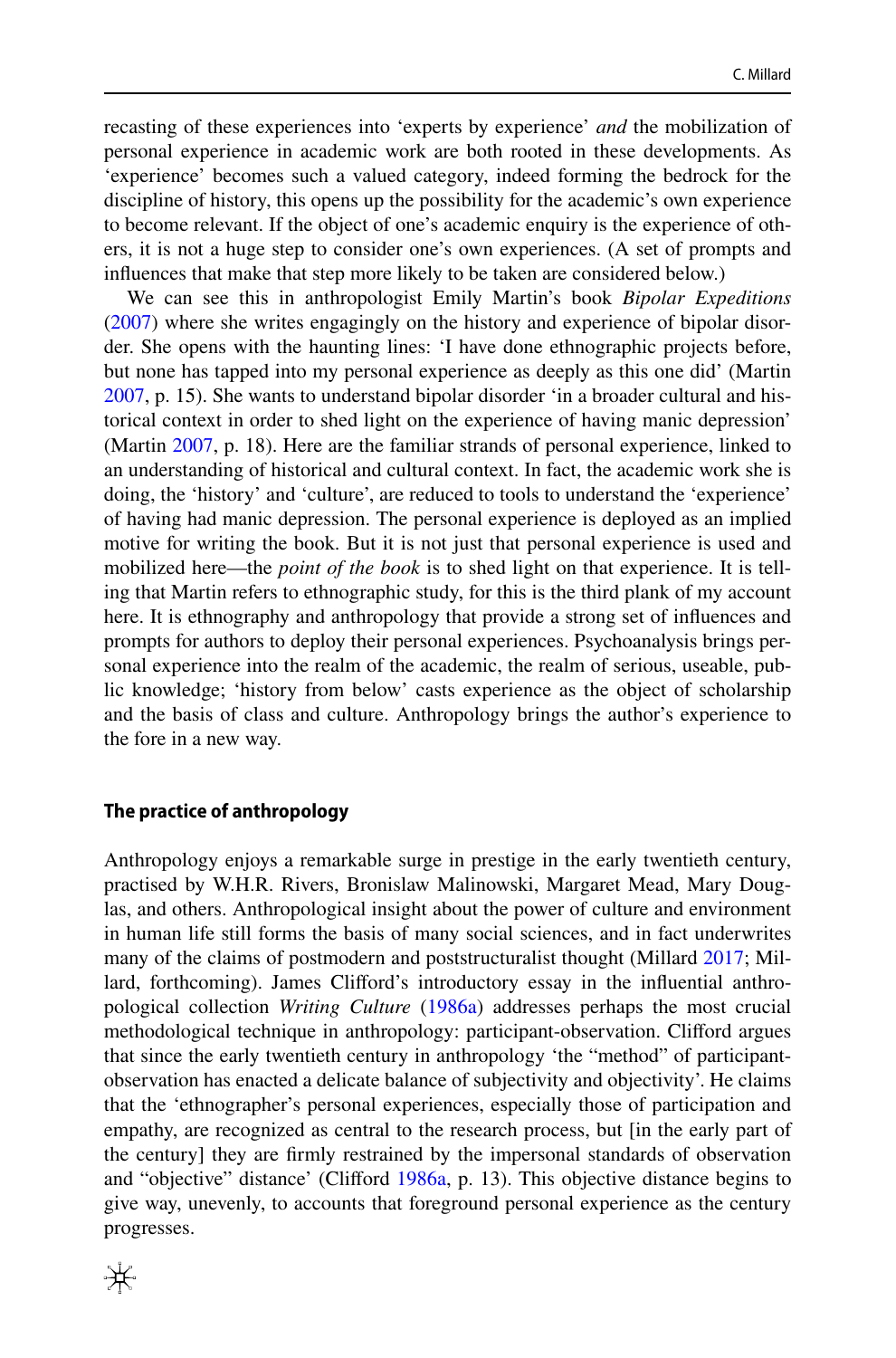Vincent Debaene has written an excellent book on French anthropology, translated into English in 2014 as *Far Afield: French Anthropology between Science and Literature.* He notes such a shift in anthropological method in the mid twentieth century. The anthropological project is transformed from collecting objects and writing positivist classiications, to the idea that 'the anthropologist went to the ield to immerse himself, to soak up another culture, to "live from the inside" the experience of the "native"'. This constitutes, according to Dabaene, a 'privileging of the personal, concrete and psychological aspects of ield experiences' (Debaene [2014\)](#page-13-22). Further, this section of Debaene's book can be found under the index entry: 'fieldwork, as lived experience'. The personal and lived experience are central, but this is not simply Thompson's 'history from below' or Porter's 'patient's view'—it is not simply the experience of the 'natives' that is the issue here. The anthropologist's self/personhood is implicated.

Cliford observes that since the 1960s anthropology has not been able to sustain the tension between the self-conscious participant observer, and the academic demands to adhere to the idioms of the physical sciences. He claims that this is shown by the emergence of 'self-relexive "ieldwork account" [which is] Variously sophisticated and naïve, confessional and analytic'. In these accounts, 'the rhetoric of experienced objectivity yields to that of the autobiography and the ironic self-portrait' (Clifford [1986a,](#page-13-21) p. 14). In fact, Debaene's whole book is set up on the tension between the anthropologists' academic writing and the rising phenomenon of a more confessional, personal account of their voyages, something he calls 'the ethnographer's two books'.

Here we see another bridge—like the shift from 'case notes' to 'case study' described by Andrews—where the ethnographer's personal experience becomes more relevant in a public, published, scholarly setting. At first this relevance is uncertain in anthropology, as these experiences are packaged and published in different ways to the conventional scholarly outputs. As Debaene observes, it is a 'curious fact' that a particular group of ethnographers, trained by Marcel Mauss in the 1920s and 1930s 'wrote, upon their return, not only a scholarly study of the people they lived with but often a second book as well, a more "literary" work that did not adhere to the canonical forms of the scholarly monograph' (Debaene [2014,](#page-13-22) p. 4). This is not a new observation—historian of anthropology George Stocking has noted how 'the "self-relexive" autobiographical account of ieldwork experiences has emerged as a distinct ethnographic genre' since the 1960s (Stocking [1992,](#page-14-9) p. 13). The author's self is deployed, first as an adjunct to scholarly work, and then as part of it. As Cliford writes in the 1980s '[t]he ieldworker, typically, starts from scratch, from a research *experience*, rather than from reading or transcribing' (Clifford [1986b,](#page-13-23) p. 117).

This anthropological move is not insulated from history and the humanities more generally (for more on this link, see Millard, forthcoming). (My focus is on history as it is my disciplinary home, not because I believe it to be the most important part of the humanities.) Martin Jay argues that 'the "thick descriptions" advocated by cultural anthropologists like Cliford Geertz and Victor Turner served as a vital inspiration [for historians]. Either as a site of mystification or a locus of resistance (or both at once), the "everyday" became a privileged arena for cultural historians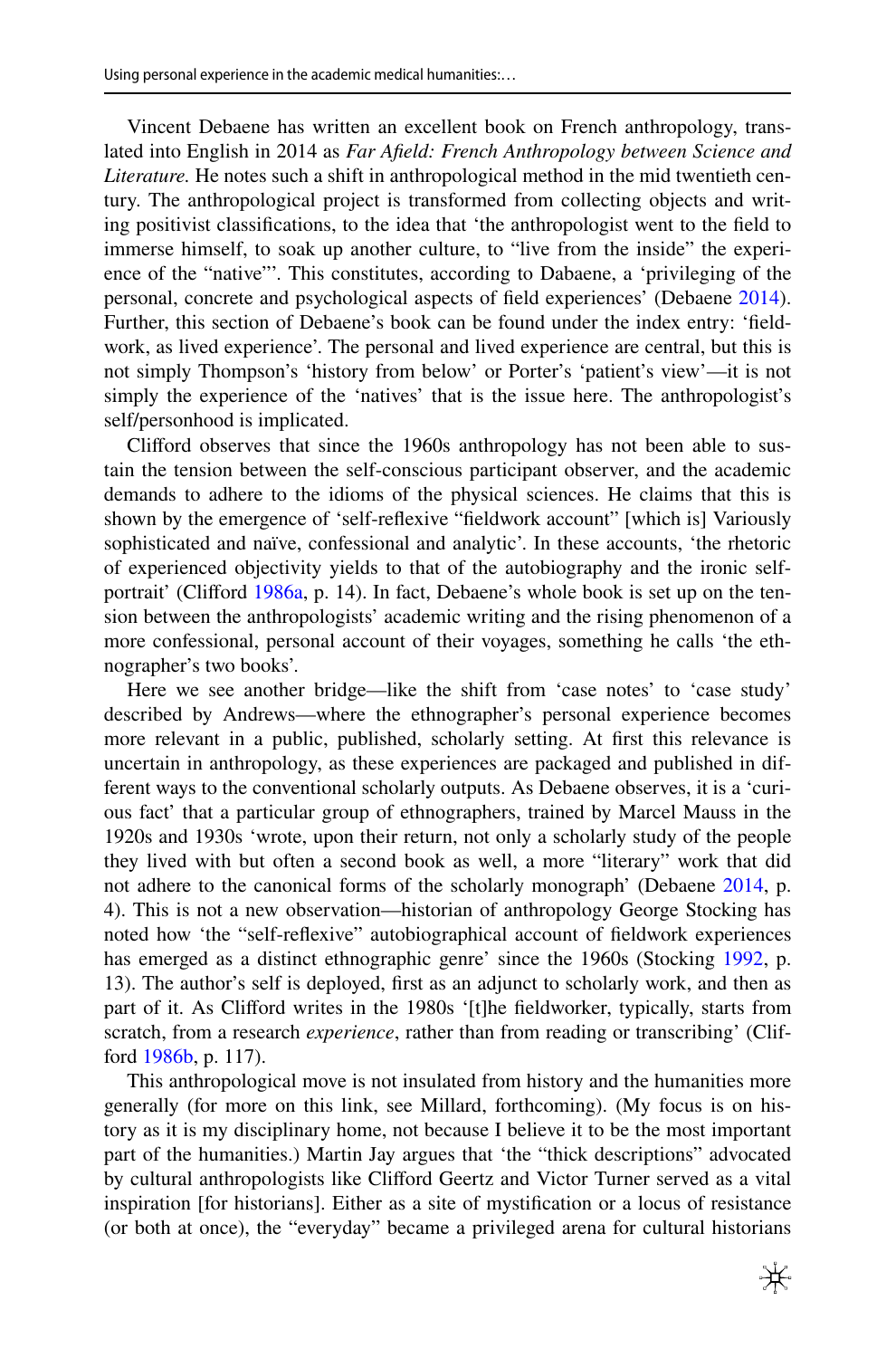with a critical bent and a distaste for rarefied discourses and exclusive institutions'. [\(2005](#page-13-24), p. 243). Thus, experience becomes even more central to academic work, especially in history, but also in the social sciences and humanities.

This account—encompassing psychoanalytic cases, history from below, and anthropology is unashamedly partial; there is plenty more to say here, many other roots to this tendency and other routes through these inluences. The point here is not to attempt being comprehensive, but to be tolerably coherent. To take just a few other examples, the rise of autobiography and its relation to history; the use of diaries as historical sources; recent discussions of what have been called 'egodocuments'. All these would be fruitful avenues to explore (see e.g. Paperno [2004;](#page-14-10) Hellbeck [2004](#page-13-25); Aurell [2006](#page-13-26); Wallach [2006;](#page-14-11) Fulbrook and Rublack [2010](#page-13-27)). To take an example from this list of works, Jaume Aurell seeks to use autobiographical texts as historiographical sources; he connects autobiographies written by historians to the histories that they write. He does this to 'examine to what extent the scholarly production of historians has been conditioned by personal experience' and he inds that, yes indeed, the 'ostensibly intellectual exercise' of writing an autobiography 'is actually more governed by personal experiences than previously believed' (Aurel [2006](#page-13-26), pp. 426–427). We can see the mobilization of experience as a valued category of analysis—although this time not the author's own, but at one remove.

However, we should now recap and proceed to the implications. We began thinking in cases, drawing from Michel Foucault's dossiers and systematic biography, which becomes developed into a therapeutic instrument in psychoanalysis, although the public and practical uses of biographical experience also feature in general practice and therapeutic communities. The notion of experience also becomes the foundation for a new kind of (social) history, the object of a new way of writing about the past. This has the potential to make one's own experiences come into focus as part of academic history, and this privileging of experience has been taken up by some scholars looking at the history of mental health movements. Finally, anthropology and the immersion of the anthropologist in another culture keeps the self central, with the idea of using oneself as a tool, self-consciously and relexively in academic work. The inluence of this anthropological turn—especially using the work of Clifford Geertz—has been hugely influential in history and the humanities. The mobilization of personal experience by academics is one particular outgrowth of these historical threads; when academics use their personal experience in their published work, they are building upon these varied foundations, participating in this historical traditions.

#### **The consequences of experience**

So, what is the point of all this? Having sketched this history, what are the *consequences* of mobilizing personal experience in histories of mental health? In *Giving an Account of Oneself*, Judith Butler argues that whenever one gives such an account, it always 'takes place in relation to an imposed set of norms… There is… no self-making outside of the norms that orchestrate the possible forms that a subject may take' (Butler [2005](#page-13-10), pp. 17, 19). One's self is always crafted with the resources

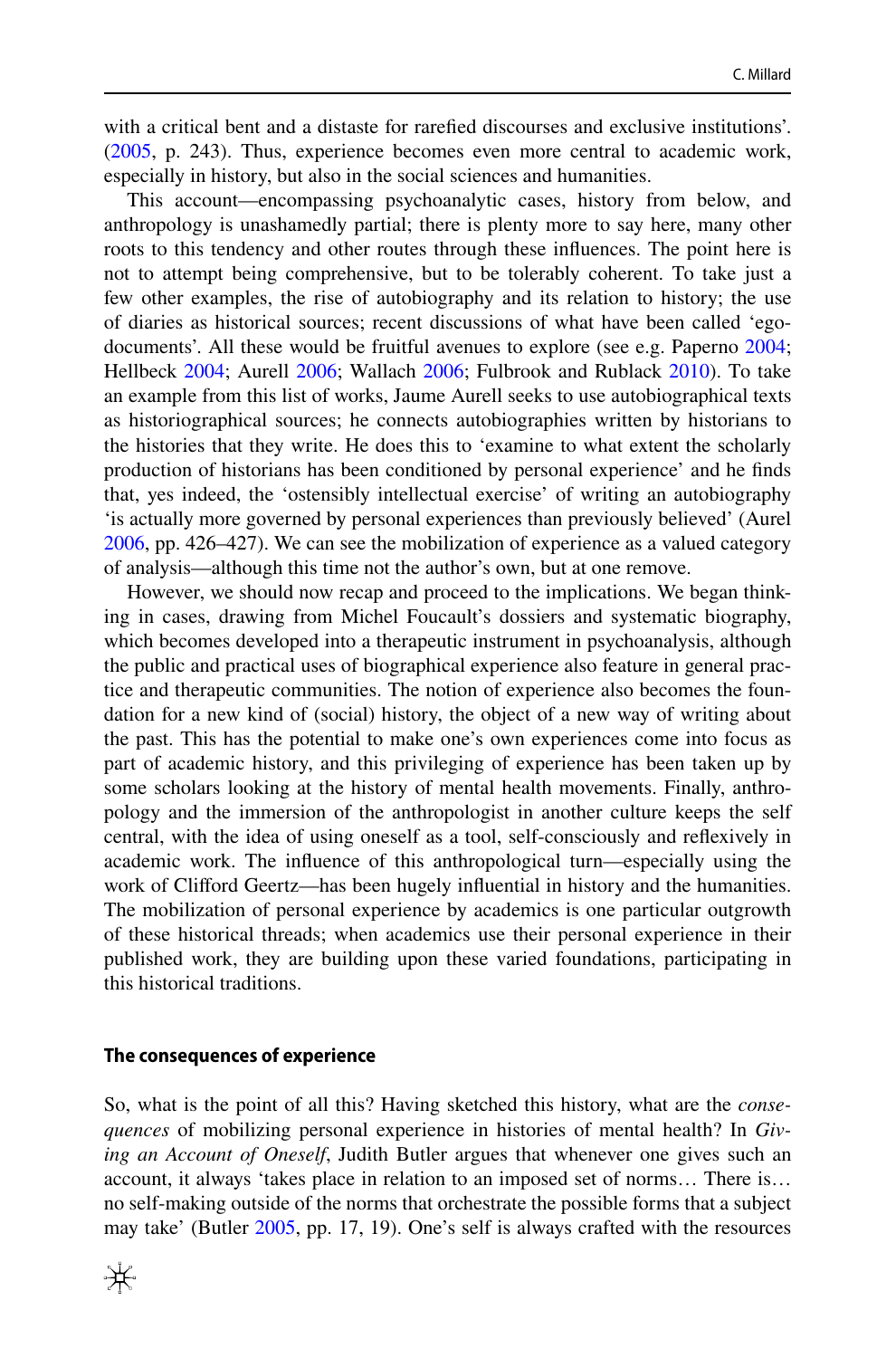available, within the contexts and conventions operation at the time. I have tried to expose part of these 'possible forms': three ways in which historical context bears down on the mobilization of biographical experience in academic work.

To sketch out the consequences, I want to lean on a fantastic essay by Joan Scott. All too often, Scott says, experience 'serves as a way… of claiming knowledge that is unassailable' (Scott [1991,](#page-14-12) p. 797). This kind of deployment of 'experience' is the one used by Kay Redield Jamieson, international clinical authority on manicdepressive illness, and also someone who identifies as a sufferer from that illness. Jamieson has claimed that that 'I have become fundamentally and deeply skeptical that anyone who does not have this illness can truly understand it' (Jamieson [1995,](#page-13-18) p. 171). This is also precisely the kind of claim made in the name of experience by those in critical studies of autobiography, which sometimes treat experience in a puzzlingly uncritical manner, as 'peculiarly direct and faithful' (Olney [1980](#page-14-13), p. 13).

Rather than closing down, I wish to pursue a scholarly practice where experience, in Scott's words: 'is not the origin of our explanation, but that which we want to explain' (Scott [1991;](#page-14-12) p. 797). Recently, Scott's essay has been parsed brilliantly by Sarah Shortall, who brings together Edward Thompson's notions of experience with those of the 1960s psychedelic counterculture. Shortall follows Scott in arguing that 'each appeal to the rhetoric of experience involves a choice as to what is authentic and central to that experience and what is ancillary to it—a choice which can always be challenged by competing claims to experiential authenticity' (Shortall [2014](#page-14-14), p. 204). So as well as being historically contingent, there are costs and benefits to deploying experience; there is a certain politics of authenticity going on with experience; there are historical and intellectual structures (often hidden and unarticulated) that shape what experience does and what it signifies. The post-structuralist, genealogical, Foucauldian history that I try to practise is important to me because it exposes the vast intellectual and practical ways in which our most private inner life, our most potent experiences are always already parsed, structured and interpreted in ways that we do not choose. Butler and Scott are extremely helpful in teasing this out. Leon Antonio Rocha, in a recent analysis of Michel Foucault's engagement with the concept of experience, asks

'when we say we want to listen to and recapture marginalized voices, are we implicitly assuming to be able to hear these voices without the filter of power? Are we suspending our disbelief and thinking that there can be utterances that are not already saturated by power in some way? Are we pinning our false hope on some kind of "reality" to be recovered that is untouched or uncontaminated by power?' (Rocha [2012,](#page-14-15) p. 211)

Whilst dissenting from the idea that all utterances are 'saturated' by power, I would agree that in order to speak at all, there must be some sort of platform, some sort of power in play. This power deserves our attention and our thoughtful critique, even if we are then to use it. I would hope that it doesn't need saying that making personal experience part of academic accounts requires significant courage in a society where mental ill-health is still stigmatized. It is an act of inclusion and solidarity that is to be lauded in many ways. But it also *leaves something out*, and this is crucial. Butler is clear on this: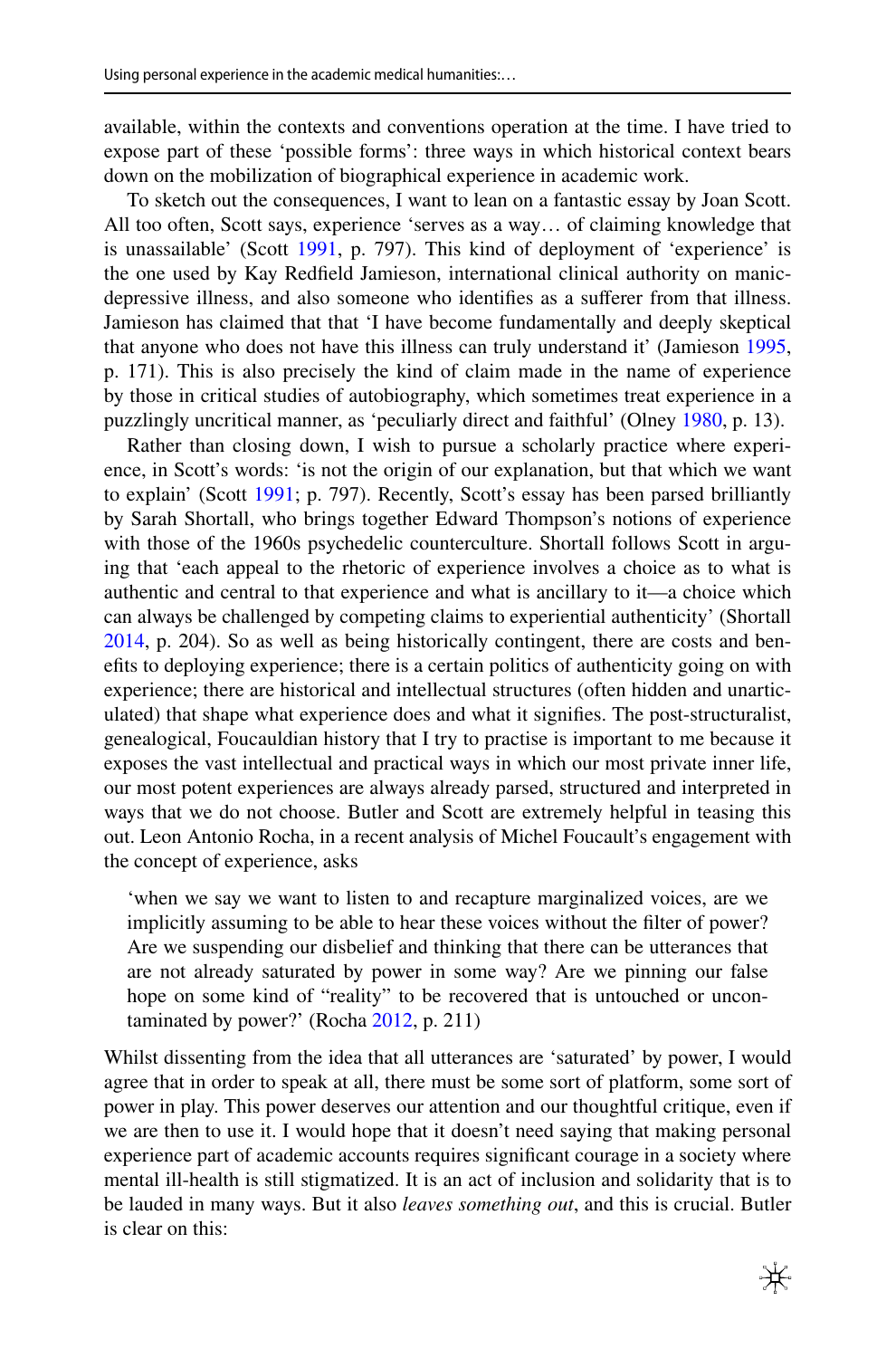'What is left out if we assume, as some do, that narrative gives us the life that is ours, or that life takes place in narrative form? The "I" who begins to tell its story can only tell it according to specific forms of life narration... If I give an account and I give it to you, then my narrative depends upon a structure of address. But if I can address you, I must first have already been addressed, brought into the structure of address as a possibility of language before I was able to find my own way to make use of it... the very possibility of linguistic agency is derived from a situation in which one inds oneself addressed by a language one never chose' (Butler [2005](#page-13-10), pp. 52–53).

When we deploy experience, we depend upon huge sprawling intellectual systems that make this action intelligible. This is what Butler calls 'structures of address'. This ability to speak, to draw upon personal experience, to have agency, is not a simple assertion of power or individuality or inluence. It is already only a possibility because it resides within structures of ideas that we have been tracing. Butler is clear on the fact that we are already embedded in these systems and should therefore take a look at them to see how they guide and shape what we are able to say. Joan Scott spells this out when talking about experience specifically. She writes that through

'this kind of appeal to experience as uncontestable evidence and as an originary point of explanation… these studies lose the possibility of examining those assumptions and practices that excluded considerations of diference in the first place. They take as self-evident the identities of those whose experience is being documented and thus naturalize their diference. They locate resistance outside its [experience's] discursive construction and reify agency as an inherent attribute of individuals, thus decontextualizing it' (Scott [1991](#page-14-12), p. 777).

Therefore, when analysing these 'structures of address', it is to ind what they exclude, the assumptions that they are built on, the way that they naturalize diference. Jamieson's idea that one has to have experienced manic depression in order to truly understand it is actually a striking assertion of the essential diference of all those who have experienced manic depression. It might not always be helpful to put such a strong barrier in between humans, to put it mildly. Yes, 'experience' can deliver a sense of agency, and a voice and a platform from which to speak, but it is a precarious one; it is built upon a commonsense appreciation of essential diference that can as easily ensnare as much as it seemingly liberates.

An article by Lucy Costa et al. ([2012](#page-13-0)) records and develops threads from 'a community event organized in response to the appropriation and overreliance on the psychiatric patient's "personal story."' They argue that these accounts have been appropriated to further the interests of mental health organizations, and in the process have become examples of 'disability tourism' and 'patient porn' (Costa et al. [2012](#page-13-0), p. 85) They reproduce the testimony of one participant who attempts to use these narratives to focus upon systemic oppression.

<span id="page-12-0"></span>In our research, if we listen only for the "lived experience" of individuals, and only for processes of illness and recovery—we will miss many other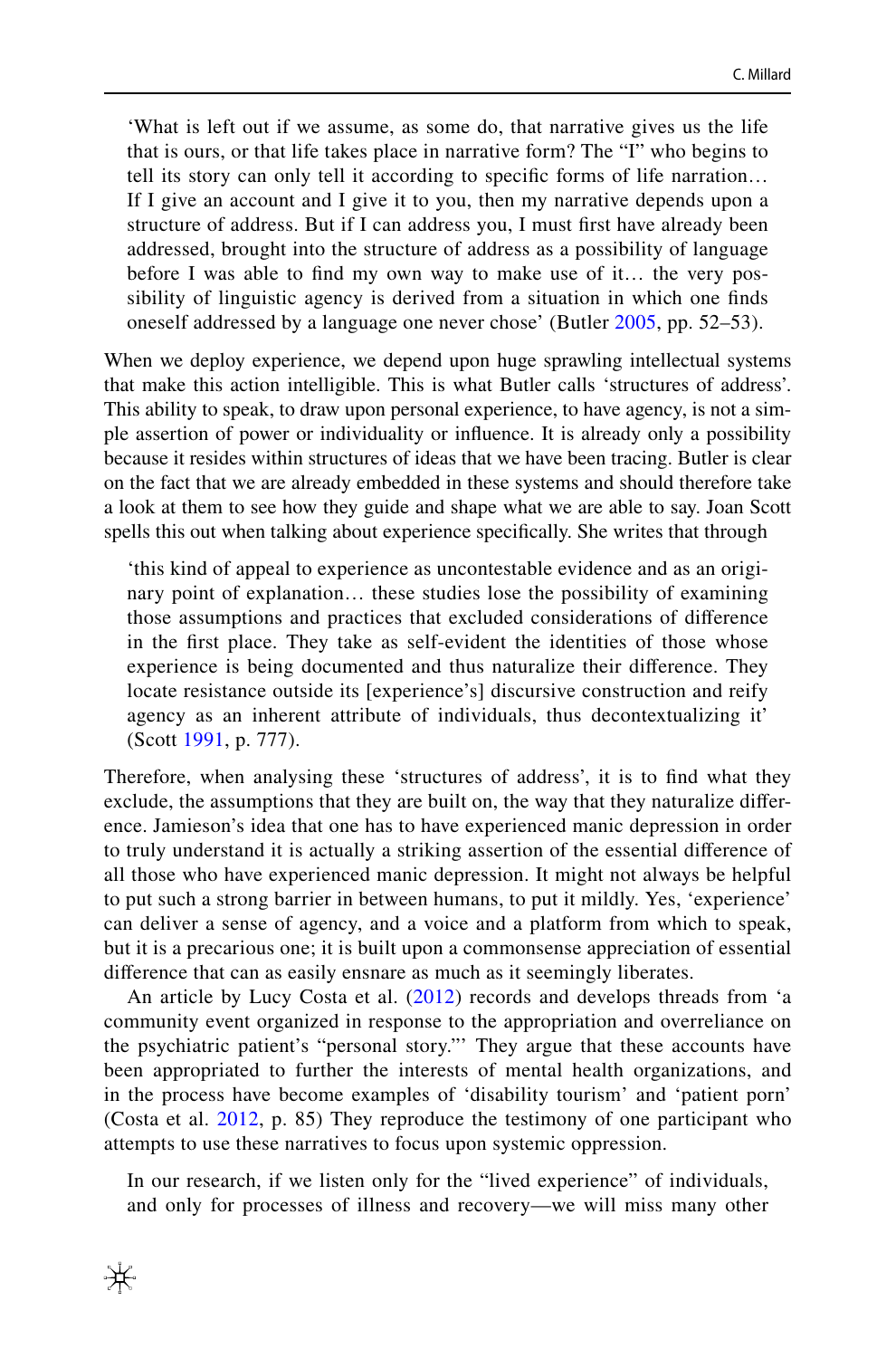vital storylines. We need to complicate what we are listening for: to listen less for stories of healing and recovery and more for stories of resistance and opposition, collective action and social change. (Costa et al. [2012,](#page-13-0) p. 96)

This is an important point, not because everyone should be looking for systemic oppression, but because it shows how 'lived experience' might obscure certain narratives or analytical outcomes, at the same time as it foregrounds others.

<span id="page-13-26"></span><span id="page-13-16"></span><span id="page-13-14"></span><span id="page-13-12"></span><span id="page-13-2"></span>From the above consideration of 'experience' in academic writing about mental health, it is clear that the possibility of utilizing experience is constrained by history (i.e. only an intelligible tactic because of speciic historical and cultural currents). It is also potentially constraining: built upon a profound sense of diference and division, marking off those who are 'experienced' in ways that are potentially stigmatizing. It seems ironic indeed that the inclusion of 'expertise by experience' might even be contributing to the stigmatization of those whose experiences are mobilized, by marking them off as essentially different and special. It certainly prevents us from asking about how difference is established in the first place, and how we might imagine (and then work towards) a world where these diferences (between those with experience of mental health services, and those without) might become unnecessary.

<span id="page-13-23"></span><span id="page-13-22"></span><span id="page-13-21"></span><span id="page-13-17"></span><span id="page-13-13"></span><span id="page-13-11"></span><span id="page-13-10"></span><span id="page-13-9"></span><span id="page-13-8"></span><span id="page-13-6"></span><span id="page-13-1"></span><span id="page-13-0"></span>Thus, when 'personal experience' is used in academic work, we should be aware of how implicated it is in a set of contingent histories, and how, through these histories, it comes with a tendency towards naturalizing diference. In this sense, its authenticity and interiority is historically specific and potentially hazardous. It can also be a powerful act of solidarity and courage in a context where mental ill-health is often stigmatized and hidden. I mentioned at the start that I don't think the deployment of personal experience in academic work is a simple ofshoot of the rise of 'experts by experience'. This latter group has—as noted—been theorized as coming out of consumer groups (on the one hand) and the more adversarial and critical survivor movements (on the other). In contrast to this, I do think that academic deployments of personal experiences arise through the developments I have traced here: psychoanalysis, social history and cultural anthropology. It is also possible that these three threads also feed into expertise by experience; it is certain that similar pitfalls in the deployment of authenticity might also bedevil these experts. However, there is a limit to what can be attempted in a short article. As it stands, the preliminary genealogy to 'experience as deployed in academic work' is hopefully a useful beginning point; it is certainly not intended to be the last word. I hope to have started a conversation where instead of simply producing a history of personal experience in academic work, I have begun to sketch the conditions governing the way in which the relation to oneself can constitute the possibility of deploying such experience.<sup>[1](#page-12-0)</sup>

<span id="page-13-27"></span><span id="page-13-25"></span><span id="page-13-24"></span><span id="page-13-19"></span><span id="page-13-18"></span><span id="page-13-15"></span><span id="page-13-7"></span><span id="page-13-5"></span><span id="page-13-3"></span>**Acknowledgements** Chris Millard gratefully acknolwedges the support of the Wellcome Trust (grant no. 101454/Z/13/Z) in the researching and writing of this article.

<span id="page-13-20"></span><span id="page-13-4"></span><sup>&</sup>lt;sup>1</sup> Here I am paraphrasing Leon Antonion Rocha's apt paraphrase of Giles Deleuze in Rocha ([2012,](#page-14-15) p. 211).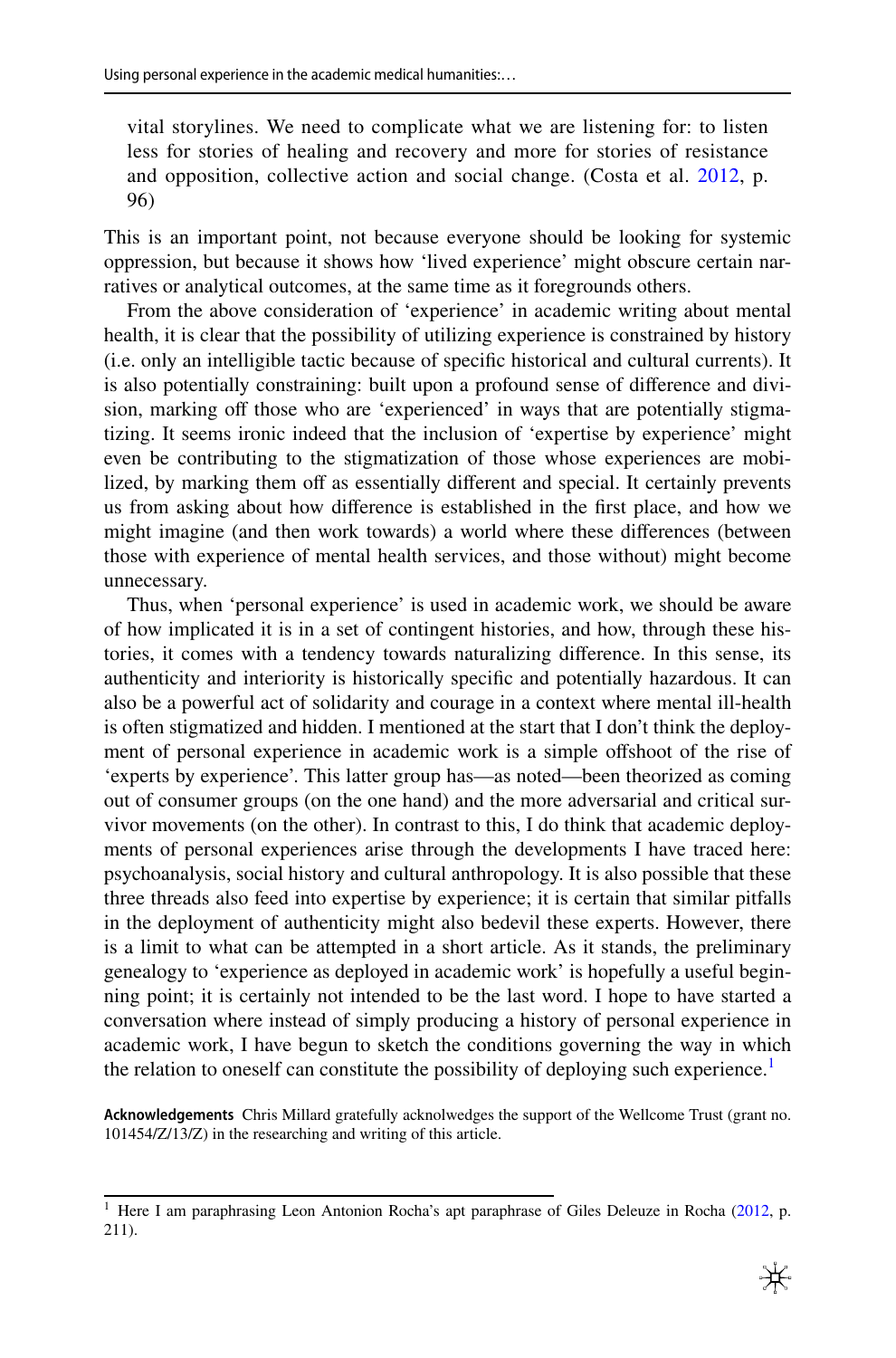<span id="page-14-2"></span>**Open Access** This article is distributed under the terms of the Creative Commons Attribution 4.0 International License (http://creativecommons.org/licenses/by/4.0/), which permits unrestricted use, distribution, and reproduction in any medium, provided you give appropriate credit to the original author(s) and the source, provide a link to the Creative Commons license, and indicate if changes were made.

## <span id="page-14-13"></span><span id="page-14-10"></span>**References**

- <span id="page-14-0"></span>Andrews, J. 1998. Case Notes, Case Histories, and the Patient's Experience of Insanity at Gartnaval Royal Asylum, Glasgow, in the Nineteenth Century. *Social History of Medicine* 11: 255–281.
- <span id="page-14-8"></span>Aurell, J. 2006. Autobiographical Texts as Historiographical Sources: Rereading Fernand Braudel and Annie Kriegel. *Biography* 29 (3): 425–445.
- Barnett, K.B. 2012. *Dosed: The medication generation grows up*. Boston: Beacon Press.
- <span id="page-14-4"></span>Beresford, P. 2002. User involvement in research and evaluation: liberation or regulation? *Social policy and society* 1 (2): 95–105.
- <span id="page-14-15"></span>Bion, W.R., and J. Rickman. 1943. Intra-group Tensions in Therapy: Their Study as Part of a the Group. *Lancet* 242 (6274): 678–682.
- <span id="page-14-12"></span>Butler, J. 2005. *Giving an account of oneself*. Oxford: Oxford University Press.
- <span id="page-14-1"></span>Callard, F. 2014. Psychiatric Diagnosis: The Indispensability of Ambivalence. *Journal of Medical Ethics* 40 (8): 526–530.
- Chaney, S. 2017. *Psyche on the Skin: A History of Self-harm*. London: Reaktion Books.
- <span id="page-14-14"></span>Cliford, J. 1986a. Introduction. In *Writing Culture: The Poetics and Politics of Ethnography*, ed. J. Cliford and G.E. Marcus, 1–26. Berkeley: University of California Press.
- <span id="page-14-3"></span>Cliford, J. 1986b. On Ethnographic Allegory. In *Writing Culture: The Poetics and Politics of Ethnography*, ed. J. Cliford and G.E. Marcus, 98–121. Berkeley: University of California Press.
- <span id="page-14-9"></span>Costa, L., J. Voronka, D. Landry, J. Reid, B. Mcfarlane, D. Reville, and K. Church. 2012. "Recovering our Stories": A Small Act of Resistance. *Studies in Social Justice* 6 (1): 85–101.
- <span id="page-14-6"></span><span id="page-14-5"></span>Cresswell, M., and H. Spandler. 2013. The Engaged Academic: Academic Intellectuals and the Psychiatric Survivor Movement. *Social Movement Studies* 12 (2): 138–154.
- <span id="page-14-7"></span>Cvetkovich, A. 2012. *Depression: A public feeling*. Durham: Duke University Press.
- <span id="page-14-11"></span>Debaene, V. 2014. *Far Afield: French Anthropology Between Science and Literature trans. Justin Izzo*. Chicago: University of Chicago Press.
- Forrester, J. 1996. If *p*, then what? Thinking in cases. *History of the Human Sciences* 9 (3): 1–25.
- Forrester, J. 2012. *'The English Freud: WHR Rivers, Dreaming, and the Making of the Early Twentieth-Century Human Sciences*, 71–104. New York: Palgrave Macmillan.
- Foucault, M. 1977. *Discipline and Punish: The Birth of the Prison, trans. Alan Sheridan*. New York: Vintage.
- Fulbrook, M., and U. Rublack. 2010. In Relation: the 'Social Self'and Ego-documents. *German History* 28 (3): 263–272.
- Hacking, I. 1982. Language Truth and Reason. In *Rationality and Relativism*, ed. M. Hollis and S. Lukes, 49–66. Cambridge: MIT Press.
- Harding, S. 1992. Rethinking Standpoint Epistemology: What is "Strong Objectivity?". *The Centennial Review* 36 (3): 437–470.
- Hayward, R. 2014. *The Transformation of the Psyche in British Primary Care, 1880–1970*. London: Bloomsbury.
- Heidegger, M. 2010. *Being and Time*. Albany: Suny Press.
- Hellbeck, J. 2004. The Diary Between Literature and History: A Historian's Critical Response. *The Russian Review* 63 (4): 621–629.
- Jamison, K.R. 1995. *An Unquiet Mind*. New York: Alfred Knopf.
- Jay, M. 2005. *Songs of Experience: Modern American and European variations on a universal theme*. Berkeley: University of California Press.
- Martin, E. 2007. *Bipolar Expeditions: Mania and Depression in American Culture*. Princeton: Princeton University Press.
- Merleau-Ponty, M. 1962. *The Phenomenology of Perception*. Abingdon: Routledge.
- Millard, C. 2017. Concepts, Diagnosis and the History of Medicine: Ian Hacking and Munchausen Syndrome. *Social History of Medicine* 30 (3): 567–589.